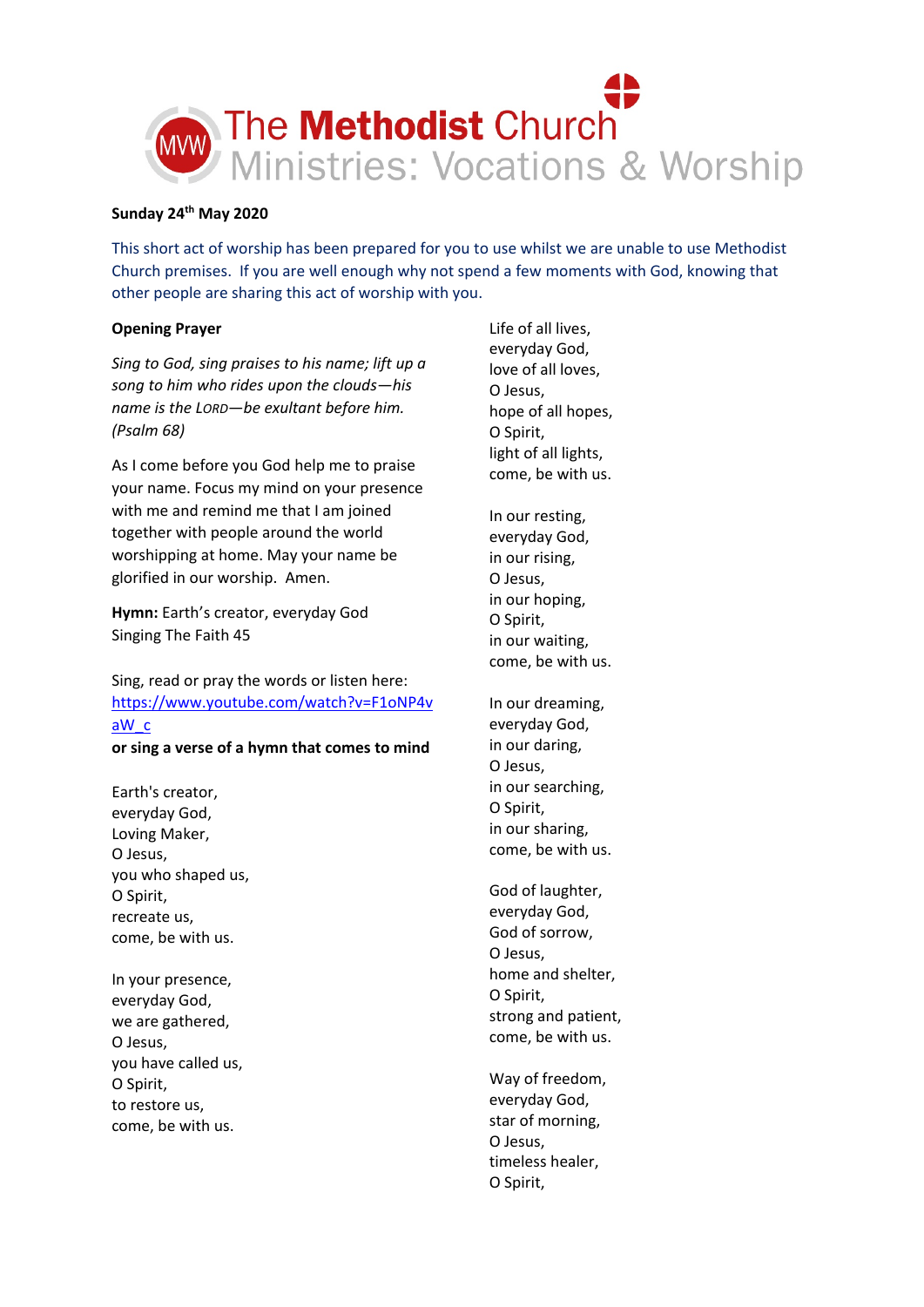flame eternal, come, be with us.

Word of gladness, everyday God, word of mercy, O Jesus, word of friendship, O Spirit, word of challenge, come, be with us.

Gentle father, everyday God, faithful brother, O Jesus, tender sister, O Spirit, loving mother, come, be with us.

Our beginning, everyday God, our unfolding, O Jesus, our enduring, O Spirit, journey's ending, come, be with us.

Alleluia, everyday God, now and always, O Jesus, alleluia, O Spirit, through all ages, come, be with us.

*Bernadette Farrell (b. 1957)*

### **Let us pray together**

Everyday God,

We praise you that you are with us in every part of our lives and you never stop loving us.

We praise you for the world you created and the beautiful things we see around us.

We praise you that you came to earth in Jesus to show us in person how much you care about us and the world we live in. As we

remember your ascension we thank you that you did not leave us alone but sent your Sprit so that we can always know you are with us.

You invite us to join in your work of loving people and the planet and we pray that you show us how we can share in your mission of love. In Jesus name we pray, Amen.

## **A Collect for Aldersgate Sunday**

God of overwhelming grace,

you ignited the spark of your grace in John and Charles Wesley and a passion for holiness, justice and sharing your great love with others.

Warm our hearts that we may trust in you. Renew our conviction and inspire us to embrace new opportunities even in difficulty. Pour out your spirit on your people that we may be united in your love and ready to share hope with the world through Jesus who is one with you. Amen

# **Today's Reading from the New Testament**: Acts 1: 6-14

### **Today's Gospel Reading:** John 17: 1-11

## **Time to Reflect**

*"Men of Galilee, why do you stand looking up towards heaven?"*

They hadn't really had a chance to think about it. Surely it's the most human thing in the world to keep watching the space where someone was, to need to see to be able to believe and start to understand, to need some time to adjust to a huge change in the features of your everyday life?

There has started to be talk in the media about a "new normal". Many of us had already started to experience the creeping realisation that things will not quickly or immediately go back to exactly how they were. Our lives are going to look different for a significant period of time, or for some of us forever if we too have lost people who made up the fabric of our lives.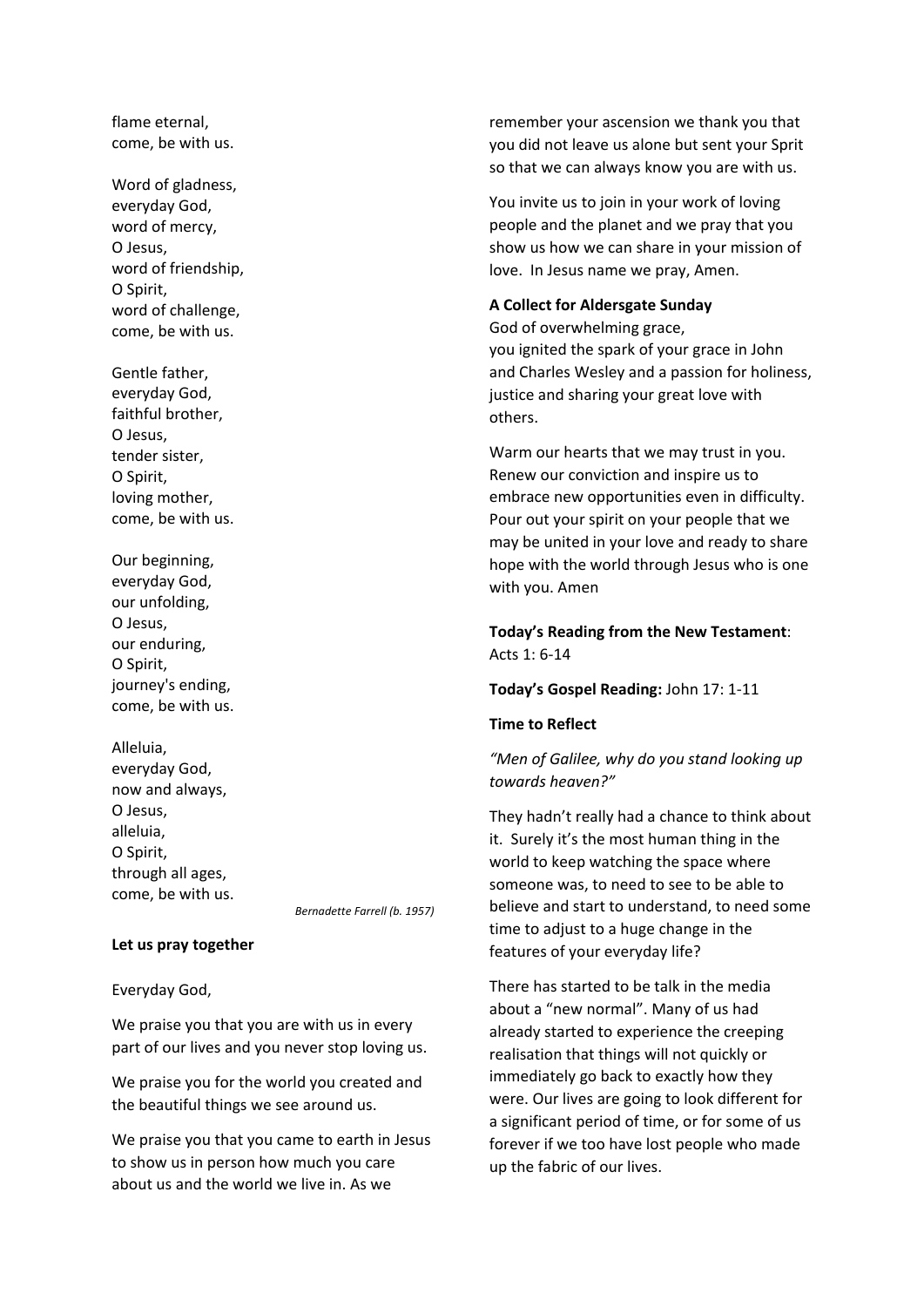Jesus' disciples have a promise, of the Holy Spirit to help them, but they don't know when. Like us they must adjust as best they can to the new circumstances of their lives.

I wonder what they understood of the ascension they had witnessed and the prayers they may have heard Jesus utter like the one we read in today's Gospel.

In this Jesus asks that he be glorified, not for himself but for his followers. As Jesus ascends he brings all his human experience with him so that it is known within God. Remember that how ever you are feeling today God is with you.

Jesus asks that God will protect his followers so that they might be united, one as Jesus and the Father are one.

What might we learn about unity and fellowship from our experience of isolation? How might we draw closer to God and to other people as we emerge into a new normal?

Take a time to sit quietly

# **A time of prayer**

God our protector,

We come before you in prayer for your world, your children and ourselves.

We pray for the world that you have made. We thank you for the renewal of creation springing up as human activity has been restricted. We pray that we will learn to value these gifts and to live more gently in the future.

We pray for the leaders of nations making impossible decisions on our behalf. We pray that they will speak and act with integrity and protect those who are most vulnerable.

We pray for our church communities. We bring you our sadness at not being able to meet together and we thank you for the people finding it easier to explore faith at this time. We pray that we will find new ways to reach out to the world.

We pray for the people we miss. Our friends and families and those we long to see face to face. We pray for safety and protection for our loved ones.

We pray for those who have lost someone they love and haven't been able to say goodbye. We pray that they will know the comfort of your loving presence and that you will show us how to reach out in love and friendship.

We pray for ourselves in these difficult days shared by so many people but also lived in isolation. Help us to know your protecting love and to live in the power of your Spirit.

In Jesus' name we pray. Amen

**The Lord's Prayer** *Our Father ……*

**Hymn:** Hail the day that sees him rise Hymns and Psalms 197

Sing, read or pray the words or you can find an older version of this hymn at [https://www.youtube.com/watch?v=7b\\_ODz](https://www.youtube.com/watch?v=7b_ODz_jgTs) [\\_jgTs](https://www.youtube.com/watch?v=7b_ODz_jgTs)

Hail the day that sees him rise, Alleluia! ravished from our wistful eyes! Alleluia! Christ, awhile to mortals given, Alleluia! reascends his native heaven: Alleluia!

There the glorious triumph waits: Alleluia! lift your heads, eternal gates; Alleluia! wide unfold the radiant scene; Alleluia! take the King of Glory in! Alleluia!

Him though highest heaven receives, Alleluia! still he loves the earth he leaves; Alleluia! though returning to his throne, Alleluia! still he calls the world his own: Alleluia!

See! He lifts his hands above; Alleluia! see! He shows the prints of love; Alleluia! hark! His gracious lips bestow Alleluia! blessings on his Church below: Alleluia!